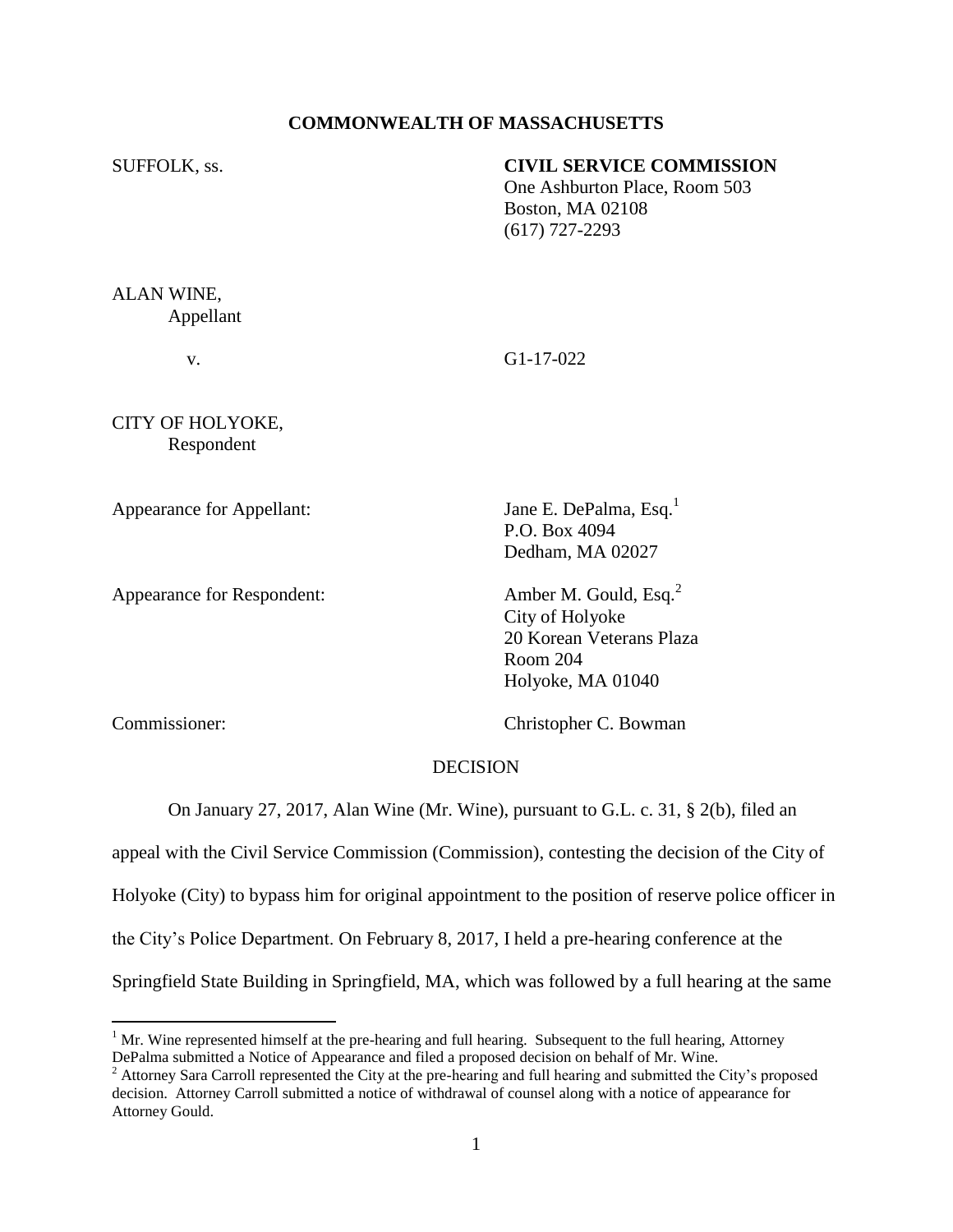location on March 8, 2017. $3$  The full hearing was digitally recorded and both parties received a CD of the proceeding.<sup>4</sup> On April  $4<sup>th</sup>$  (Respondent) and April  $10<sup>th</sup>$  (Appellant) 2017, the parties submitted post-hearing briefs in the form of proposed decisions.

# **FINDINGS OF FACT**

 Nine (9) exhibits were entered into evidence at the hearing. After the close of the hearing, City provided the complete background investigative file to supplement Exhibit 2, and the motor vehicle driving history of selected applicants, which I have marked as Exhibit 10. Based on the documents submitted and the testimony of the following witnesses:

## *For the City:*

- Manuel Reyes, Lieutenant, Holyoke Police Department;
- James Neiswanger, Police Chief, Holyoke Police Department;

## *For Mr.Wine:*

 $\overline{a}$ 

Alan Wine, Appellant;

and taking administrative notice of all matters filed in the case and pertinent statutes, regulations, case law and policies, and reasonable inferences therefrom, a preponderance of the evidence establishes the following findings of fact:

1. Mr. Wine is thirty-four (34) years old and has been a resident of Holyoke, Massachusetts for approximately 2-3 years. He received an Associate's degree in criminal justice from Holyoke Community College and has completed additional courses at Westfield State University. He is currently employed as an active duty army National Guard recruiter in the Holyoke,

<sup>3</sup> The Standard Adjudicatory Rules of Practice and Procedure, 801 CMR §§1.00, *et seq*., apply to adjudications before the Commission with Chapter 31 or any Commission rules taking precedence.

<sup>&</sup>lt;sup>4</sup> If there is a judicial appeal of this decision, the plaintiff in the judicial appeal would be obligated to supply the court with a transcript of this hearing to the extent that he/she wishes to challenge the decision as unsupported by the substantial evidence, arbitrary and capricious, or an abuse of discretion. If such an appeal is filed, this CD should be used to transcribe the hearing.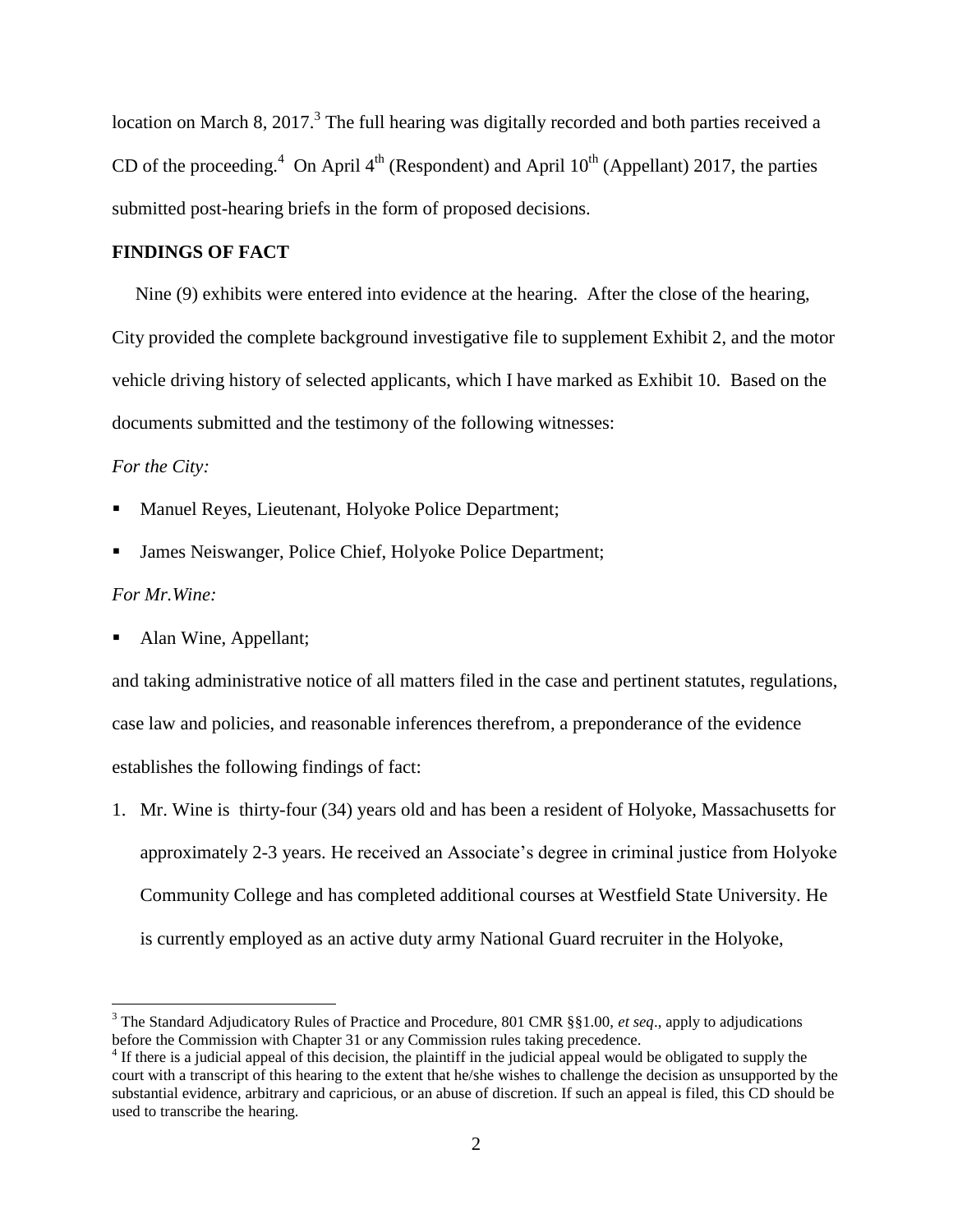Massachusetts area. Wine was deployed overseas while in the Army National Guard three (3) times. He was deployed to Bosnia from 2003-2004 where he worked with anti-corruption and security forces. He was deployed in 2009-2010 to Iraq where he assisted military police in training Iraqi police officers. He was deployed in 2011-2012 where he worked in security for provincial reconstruction. (Testimony of Mr. Wine and Exhibit 2)

- 2. While serving in Iraq, Mr. Wine completed over one hundred (100) combat missions. (Exhibit 2)
- 3. Mr. Wine's former military company commander, who is now a Major in the Massachusetts State Police, describes Mr. Wine as: " ... a mature, intelligent and thoughtful person ..." who " ... is an ideal candidate for the position of Police Officer ...". (Exhibit 2)
- 4. Mr. Wine's current Platoon Sergeant describes him as " … the most dependable team leader in my platoon. His maturity, leadership, technical and tactical knowledge make him an asset to any organization. His real world experience from combat deployments to state activations in response to a disaster make him an extremely solid candidate for any police department." (Exhibit 2)
- 5. A fellow member of the National Guard who deployed with Mr. Wine, stated that he would "put my life in Alan's hands". Other Guardsmen described him as "one of the best leaders I have ever met"; "compassionate and level-headed"; a "genuinely good person"; and "hard working, trustworthy, intelligent". (Exhibit 2)

#### *Stipulated Facts*

6. On April 25, 2015, Mr. Wine took the civil service examination for police officer and received a score of 93.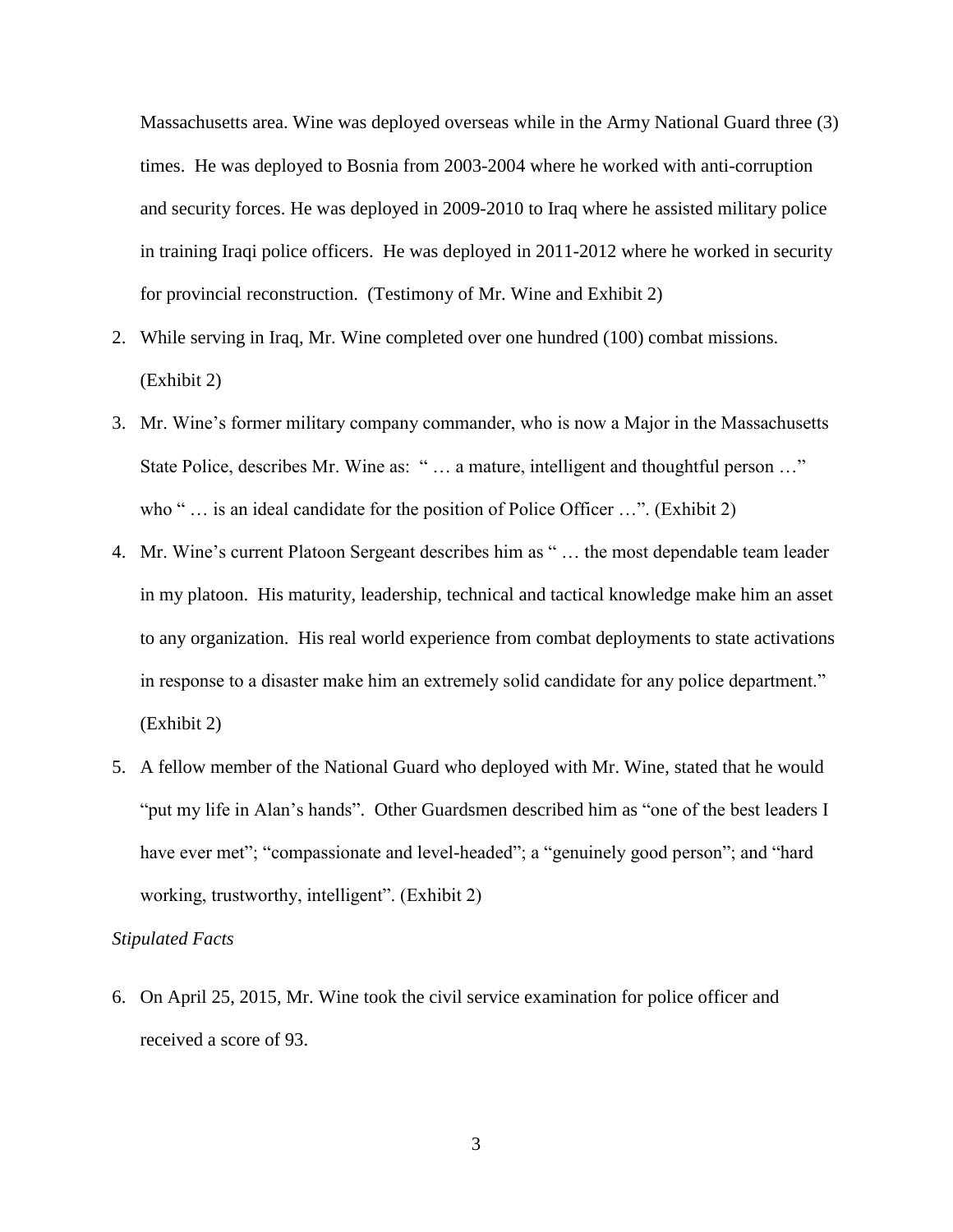- 7. On November 1, 2015, the state's Human Resources Division (HRD) established an eligible list of candidates for Holyoke police officer.
- 8. On December 24, 2015 and January 25, 2016, HRD, at the request of the City, sent Certification No. 03394 to the City, from which the City ultimately appointed sixteen (16) reserve police officers.
- 9. Mr. Wine was ranked  $1<sup>st</sup>$  among those candidates willing to accept appointment as a reserve police officer on Certification No. 03394.
- 10. Of the sixteen (16) candidates appointed by the City as reserve police officers, all sixteen (16) were ranked below Mr. Wine.

*Background Investigation and Bypass Reasons*

- 11. Manuel Reyes is currently employed by the Holyoke Police Department as a Lieutenant assigned to the Professional Standards Division. Lt. Reyes has been employed with the department for approximately eighteen (18) years. (Testimony of Lt. Reyes)
- 12. In his role in the Professional Standards Division, Lt. Reyes conducts background investigations for applicants to the position of reserve police officer. Specifically, a background investigation includes a criminal history check, a review of motor vehicle history and verification of education and residency. In his tenure, Lt. Reyes has conducted approximately sixty (60) background investigations on various individuals. (Testimony of Lt. Reyes)
- 13. When reviewing an applicant's motor vehicle history, Lt. Reyes obtains a "KQ" from CJIS, the Criminal Justice Information System. This document includes any changes in status to an individual's license, whether marked by a court, the registry of motor vehicles, or a local police department. Lt. Reyes consulted with the Clerk of Courts at Holyoke District Court to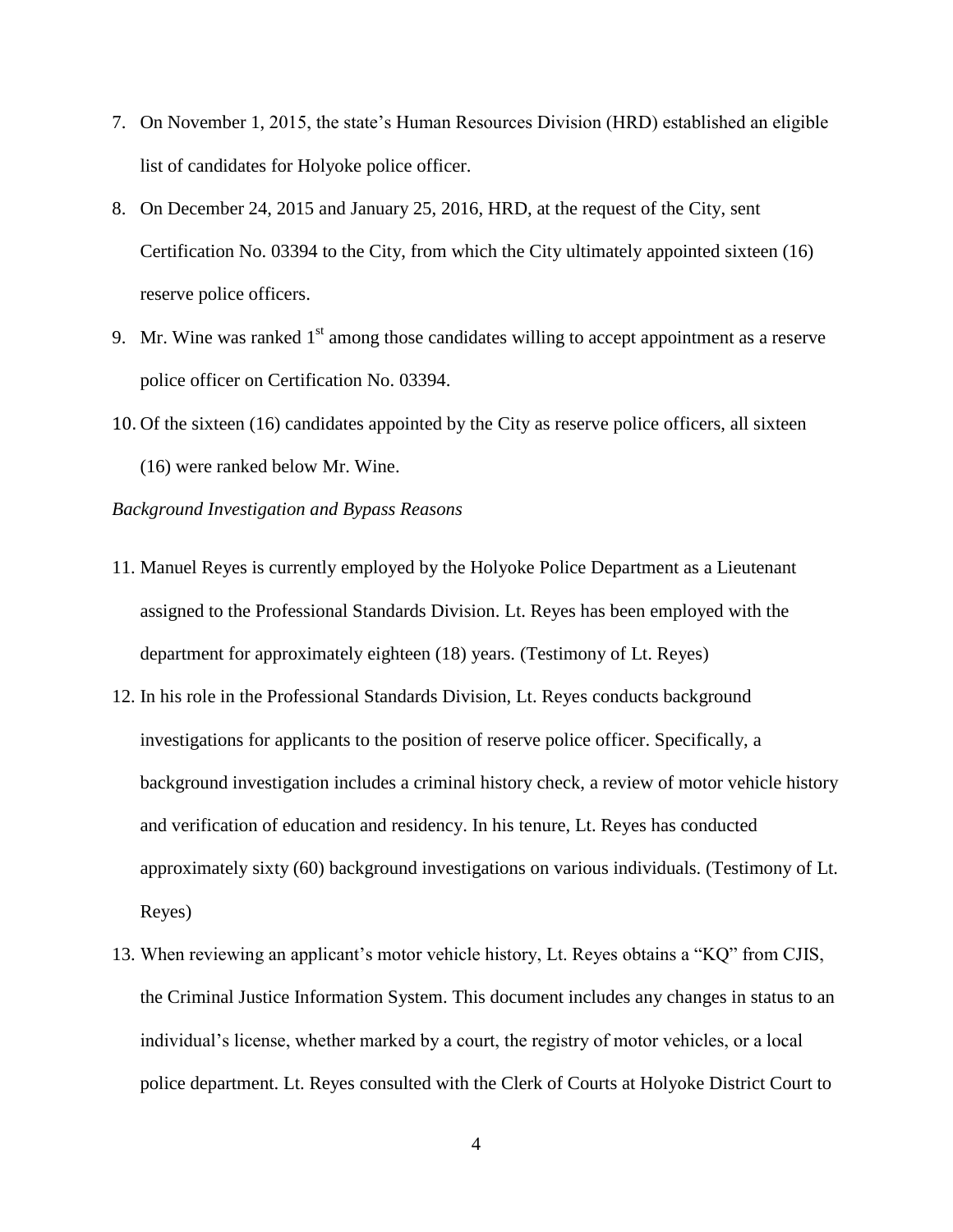assist in interpreting the "KQ." Additionally, Lt. Reyes performs a cross-agency check of an applicant's motor vehicle history through the department's IMC system. The cross-agency check allows Lt. Reyes to view reports from other police departments and jurisdictions. (Testimony of Lt. Reyes, Exhibit 3)

- 14. Lt. Reyes completed the background investigation of Mr. Wine and compiled a background investigative report, which was provided to the Mayor prior to Mr. Wine's interview. Under the section titled "Perceived Disqualifiers" in this report, Lt. Reyes wrote "misstatements / omissions in question 80 & 82, Extensive M/V violation history (5 suspensions, 5 cts of speeding)…" (Testimony of Reyes, Exhibit 2)
- 15. In a letter to the state's Human Resources Division (HRD) dated August 15, 2016, the City stated that the reasons for bypassing Mr. Wine were: a) " … a pattern of conduct which indicates unsuitability for public safety work, marked by a history of motor vehicle infractions and license suspensions …"; and b) "Mr. Wine's background investigation revealed that he was untruthful on his Personal History Application in response to questions regarding his driving history …". (Exhibit 4)

### *Findings Related to Motor Vehicle Infractions and License Suspensions*

- 16. Mr. Wine's background investigation revealed that over fourteen (14) years ago, on December 4, 2002, Mr. Wine was arraigned in Palmer District Court on the charges of minor in possession of alcohol and violation of the open container law. (Testimony of Lt. Reyes; Exhibit 2)
- 17. Mr. Wine's motor vehicle history record contains the following entries relative to the December 4, 2002 Palmer District Court matter:
- "WARRANT PALMER DISTRICT COURT" entered February 24, 2003
	- 5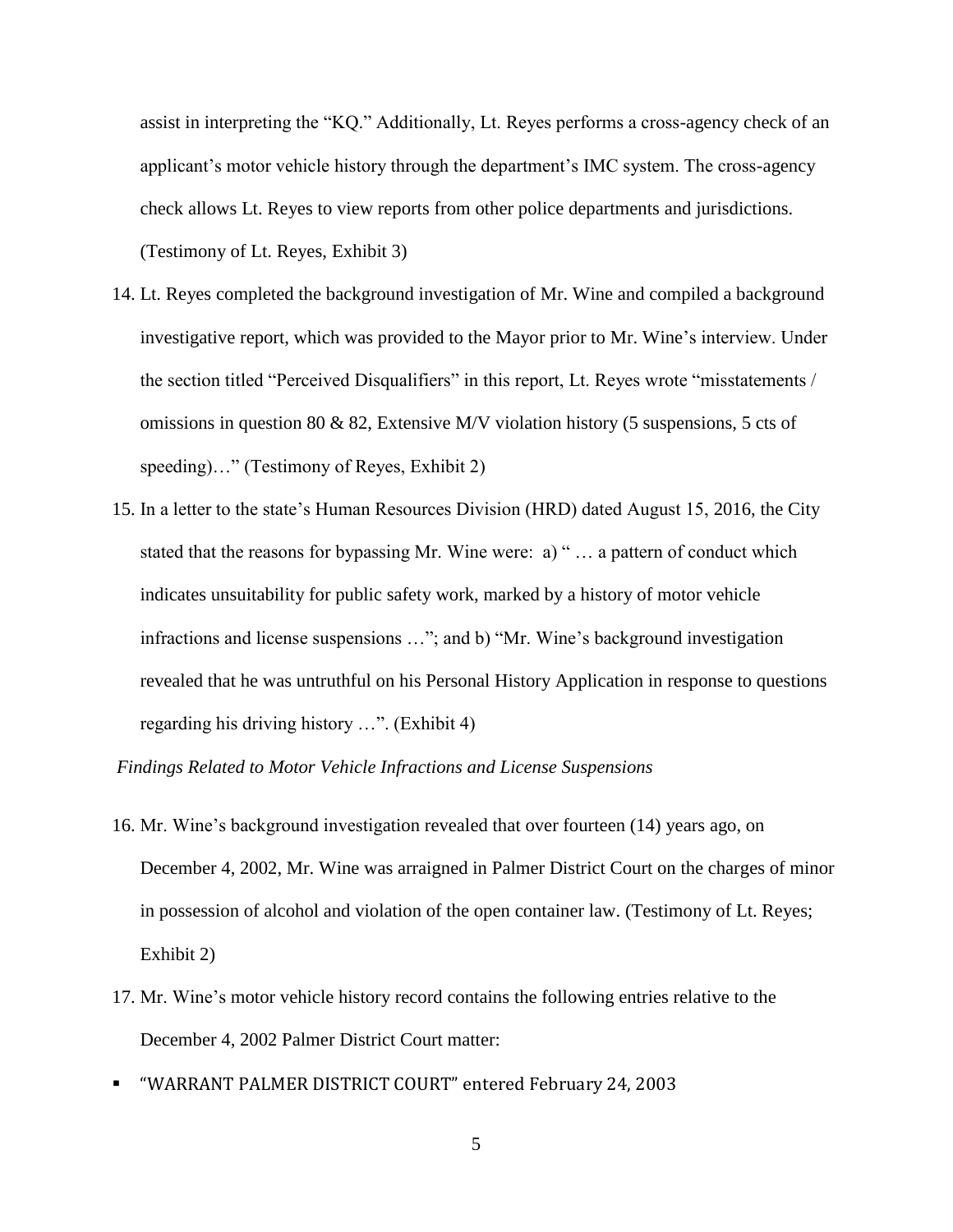- "SUSPENSION WARRANT INDEFINITE" entered on February 24, 2003.
- "EXPIRATION WARRANT RLS" entered on March 4, 2003. (Exhibit 3)
- 18. On February 28, 2003, Mr. Wine was issued a warning citation for speeding by the Chicopee Police Department. Generally, citation warnings do not appear on an individual's motor vehicle history and are not subject to an appeal process. The warning does not appear on Mr. Wine's CJIS motor vehicle history report. (Testimony of Lt. Reyes; Exhibit 2)
- 19. Mr. Wine's background investigation revealed that twelve (12) years ago, on April 10, 2004, Mr. Wine was issued a citation for a lane violation, traffic safety violation, and speeding in Warren, Massachusetts, but was later found not responsible for all infractions. (Testimony of Lt. Reyes; Exhibit 3)
- 20. Mr. Wine's background investigation revealed that twelve (12) years ago, on January 9, 2005, Mr. Wine was issued a citation for no inspection sticker and speeding in Wareham, Massachusetts, and was found responsible on all infractions. (Testimony of Lt. Reyes; Exhibit 3)
- 21. A number of the findings that follow reference entries on the RMV's KQ report stating: "SUSPENSION PAYMENT DEFAULT INDEFINITE". Lt. Reyes, after consulting with a court employee, concluded that this entry shows that the motorist's driver's license was actually suspended. The City has not provided sufficient evidence to support this conclusion, and it appears that this entry does not necessarily mean that a motorist's license was suspended.<sup>5</sup>

 $\overline{a}$ 

 $<sup>5</sup>$  As part of the hearing process, I discussed with the parties that this appears to be a common misperception that the</sup> Commission has encountered in the past. For that reason, members of the Commission attended an RMV training session years ago. Based on that training, I concluded that this entry does not necessarily mean that a motorist's license was actually suspended, but, rather, that it could also mean that a license or registration may be in jeopardy of being suspended in the future if certain conditions are not met (i.e. – payment of fee or fine, etc.).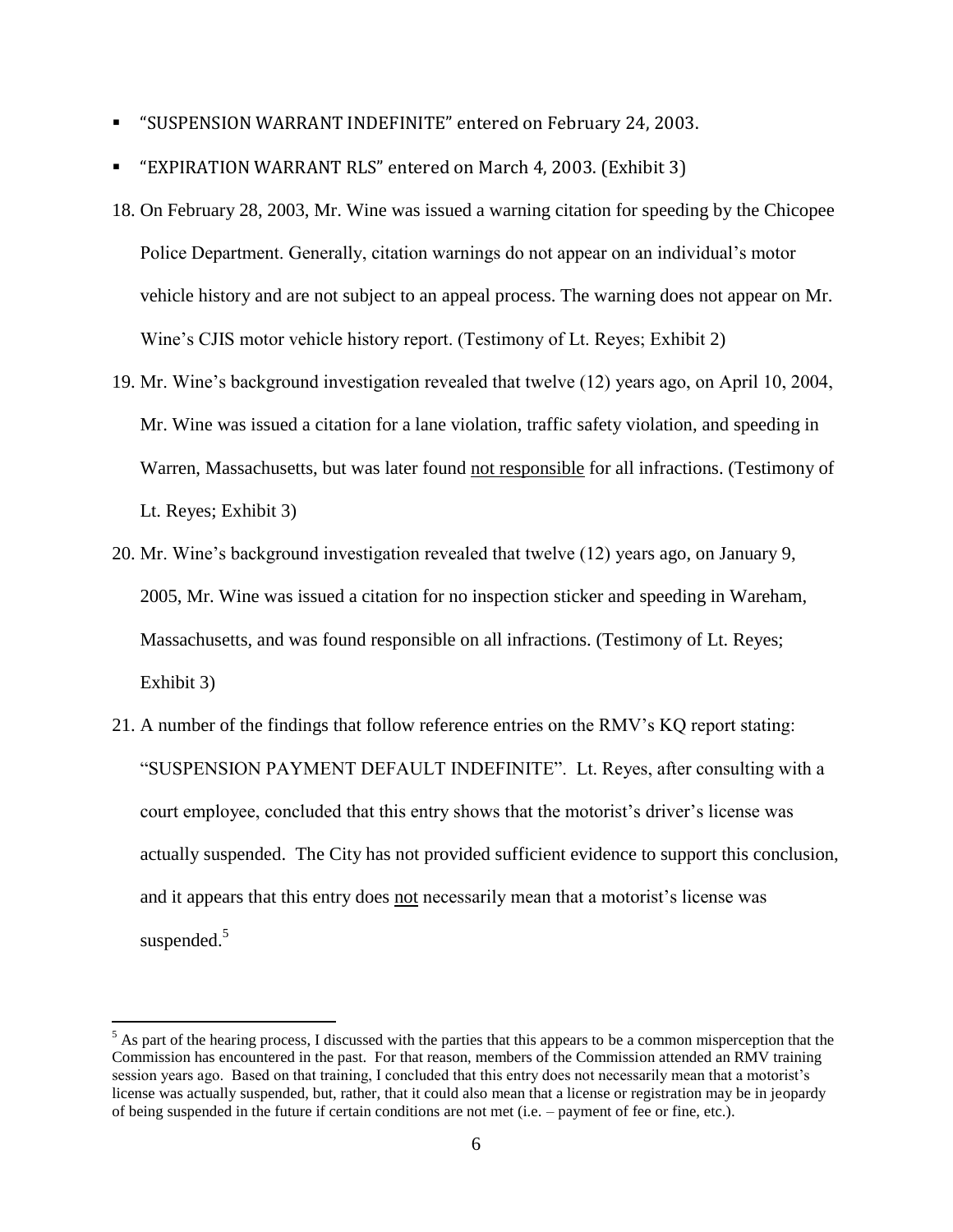- 22. Twelve (12) years ago, on February 24, 2005, an entry appears on Mr. Wine's KQ which states "SUSPENSION PAYMENT DEFAULT INDEFINITE" which Lt. Reyes concluded meant that Mr. Wine's license had been suspended on that date. (Testimony of Lt. Reyes; Exhibit 3)
- 23. Mr. Wine's background investigation revealed that over eleven (11) years ago, on July 15, 2005, Mr. Wine was issued a citation in New Salem for a minor traffic violation, seat belt violation, no inspection sticker, no liability policy, driving under a suspended license, and revoked or suspended registration. Mr. Wine was arraigned in Orange District Court on August 19, 2005 on the charges of operating after a suspended license, operating after a suspended registration, and compulsory insurance violation. On February 24, 2006, the charge of operating a motor vehicle after a suspended registration, and compulsory insurance violation were dismissed, and he received a suspended sentence for the charge of operating after a suspended license, which was dismissed on March 24, 2006. Although unclear of the specific timing of the suspension, Mr. Wine thought that his license was not suspended until the time he was pulled over and his vehicle was towed. (Testimony of Lt. Reyes; Exhibit 1, 3; Testimony of Mr. Wine)
- 24. Mr. Wine's background investigation revealed that over ten (10) years ago, on May 29, 2006, Mr. Wine was issued a citation for a seat belt violation in Chicopee, and was found responsible for the infraction. (Testimony of Lt. Reyes; Exhibit 3)
- 25. On July 5, 2006, an entry Mr. Wine's motor vehicle history report states: SUSPENSION PAYMENT DEFAULT INDEFINITE". Lt. Reyes concluded that this entry meant that Mr. Wine's license was suspended on that date. (Testimony of Lt. Reyes; Testimony of Mr. Wine; Exhibit 3)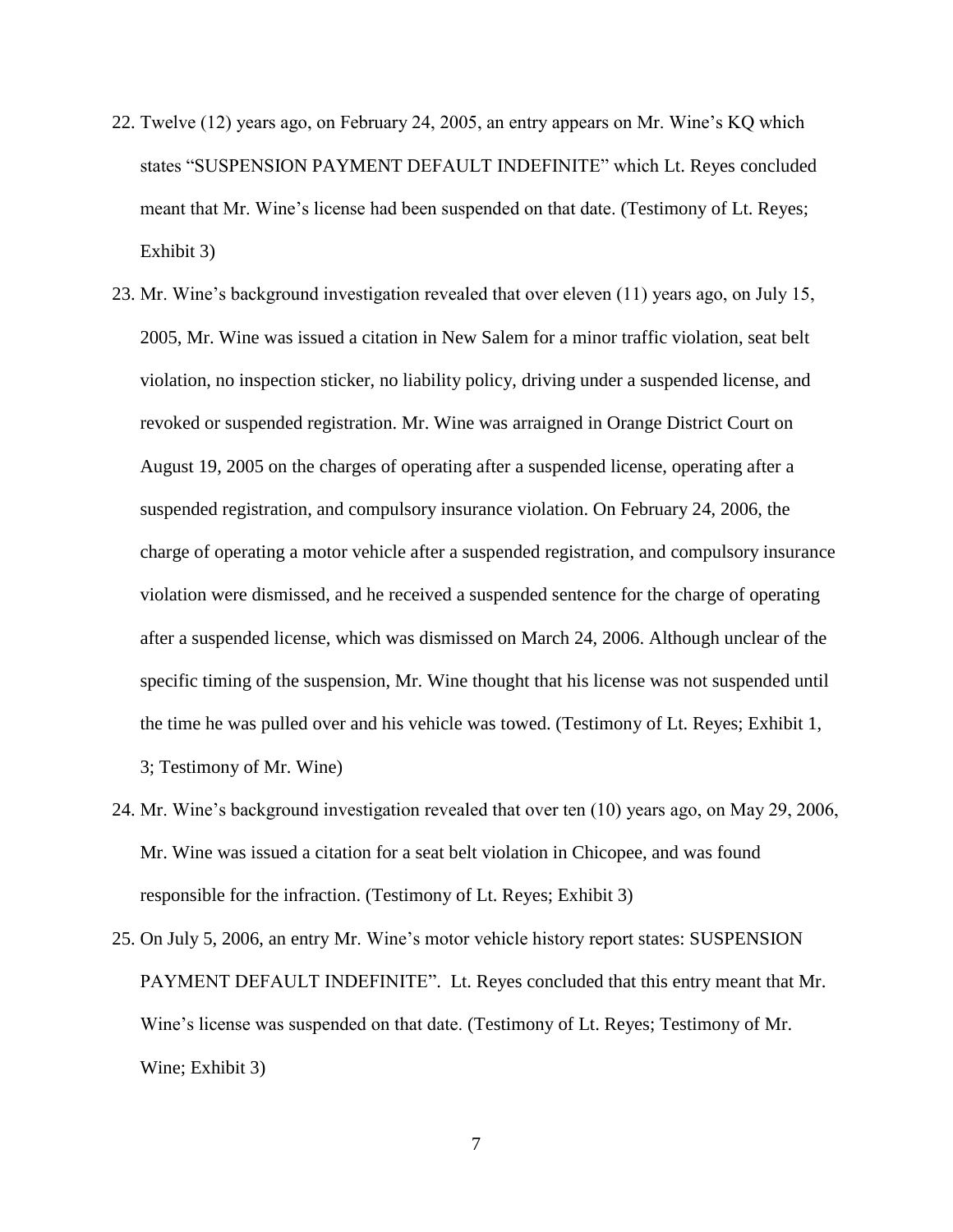- 26. Appellant's background investigation revealed that over eight (8) years ago, on September 25, 2008, Mr. Wine was issued a citation for operating a motor vehicle under an expired license, speeding, and a seat belt violation in South Hadley. Mr. Wine was found responsible for all infractions. (Testimony of Lt. Reyes; Exhibit 3)
- 27. On October 10, 2012, Mr. Wine was involved in a surchargeable accident in Northampton, Massachusetts, where he was marked as following too closely and driving too fast for the conditions. (Testimony of Lt. Reyes, Exhibit 2 (Supplemental Record))
- 28. On July 3, 2013, Mr. Wine was issued a citation for speeding and a state highway traffic violation in Deerfield, Massachusetts. Mr. Wine was given a citation with a \$20 fine for failure to follow posted sign (speed limit). The charge for speeding was dismissed nolo proseci; however, Mr. Wine was found responsible for the traffic violation. Mr. Wine paid the ticket, but does not recall if he paid it late. (Testimony of Lt. Reyes, Exhibit 3; Testimony of Mr. Wine)
- 29. On August 8, 2013, an entry appears on Mr. Wine's motor vehicle driving history which states "SUSPENSION PAYMENT DEFAULT INDEFINITE." Lt. Reyes concluded that this entry meant that Mr. Wine's license was suspended on that date (Testimony of Lt. Reyes; Exhibit 3)
- 30. On April 8, 2014, Mr. Wine was cited for no inspection sticker in Holyoke, but was found not responsible. Mr. Wine explained that he purchased a vehicle for his brother, but registered it under his name. His brother was issued a citation for no inspection sticker. Once he was notified of the citation, Mr. Wine appealed the citation and he was found not responsible. (Testimony of Lt. Reyes; Exhibit 3; Testimony of Mr. Wine)

8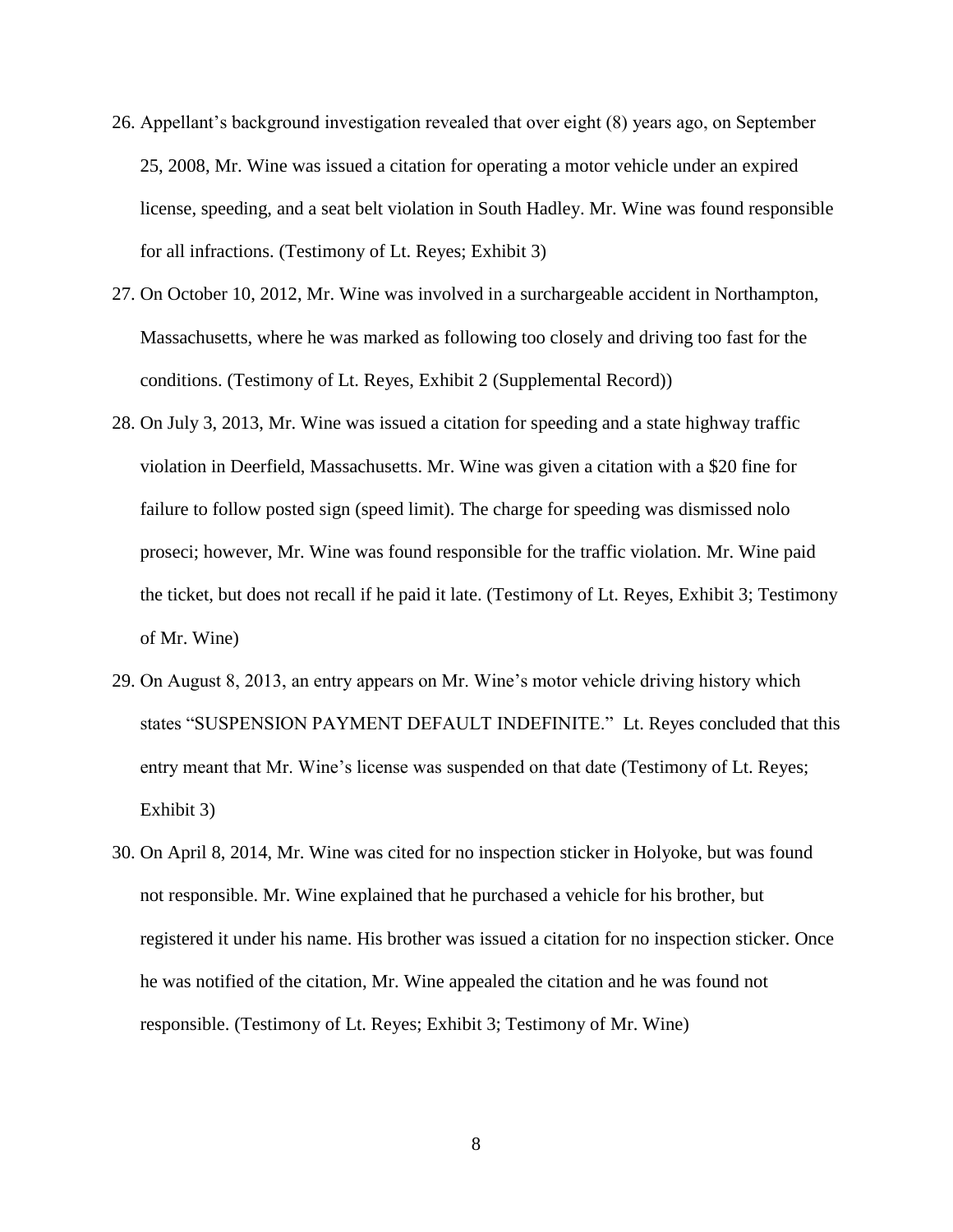- 31. On May 14, 2014, Mr. Wine received written notice from the Registry of Motor Vehicles that they intended to suspend his license on August 12, 2014 for having three (3) surchargeable events occur within a three (3) year period. Mr. Wine attended a hearing at Holyoke District Court on August 20, 2014 to appeal the April 8, 2014 citation. Mr. Wine was found not responsible for the April 8, 2014 citation for no inspection sticker, and thus the intent to suspend his license was rescinded. (Testimony of Mr. Wine; Exhibit 3)
- 32. Lt. Reyes concluded that Mr. Wine's license was suspended seven (7) times, as noted by the motor vehicle history's entries. Lt. Reyes also testified that often times, a driver may not be aware or is not notified from the Massachusetts Registry of Motor Vehicles that a license has been suspended. Lt. Reyes did not believe Mr. Wine was personally aware of all of the suspensions, and therefore did not report suspensions which he felt Mr. Wine may not have been aware of. As a result, Lt. Reyes reported five (5) license suspensions to the Chief of Police in his background investigation. (Testimony of Lt. Reyes)
- 33. Lt. Reyes concluded that the five (5) suspensions he believed were deliberately omitted by Mr. Wine were the following:
	- "SUSPENSION PAYMENT DEFAULT INDEFINITE" entered on February 24, 2003.
	- "SUSPENSION PAYMENT DEFAULT INDEFINITE" entered on February 14, 2005.
	- "SUSPENSION PAYMENT DEFAULT INDEFINITE" entered on July 5, 2006.
	- "SUSPENSION PAYMENT DEFAULT INDEFINITE" entered on August 8, 2013.
	- "SUSPENSION 3 SURCHARGE EVENTS INDEFINITE" entered on May 14, 2014. (Testimony of Lt. Reyes)
- 34. It was established that Mr. Wine's failure to list the February 24, 2003 suspension was not a deliberate omission and Lt. Reyes gives Mr. Wine "the benefit of the doubt" because he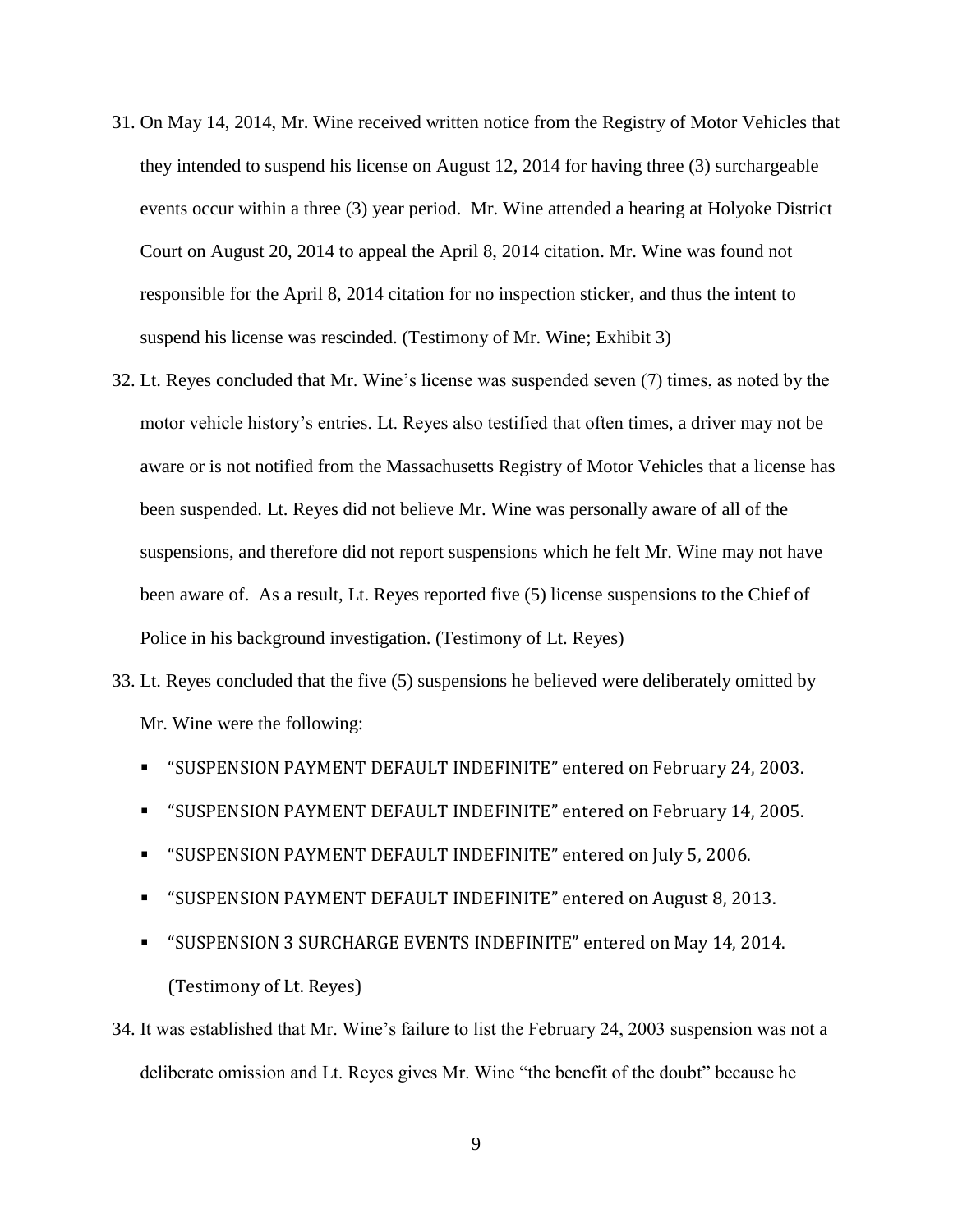disclosed on this application that a warrant was issued for failure to pay a past due ticket for no inspection sticker, thereby leaving only four (4) entries in question with regard to Mr. Wine's bypass. (Testimony of Lt. Reyes)

## *Untruthfulness on Application*

- 35. Question 80 of Mr. Wine's Personal History Statement asks "Has your driver's license ever been suspended or revoked?" Mr. Wine responded indicating "Yes," and explained "as part of the incident listed in 62B, it says my license was suspended, but it was not. Charges were dismissed upon showing judge that I had my affairs in order." In response to 62B, Mr. Wine references that in August of 2005, he was stopped and detained by the New Salem Police Department for "operating after suspended license, registration/compulsory insurance violation" and that the matter resulted in a "non-conviction / dismissed." (Testimony of Lt. Reyes; Exhibit 1)
- 36. The instructions to the Personal History Application explain to applicants that "deliberate misstatement or omissions can and often will result in your application being rejected, regardless of the nature or reason for the misstatements/omissions." In his response Mr. Wine referenced one (1) time upon which his license was suspended or revoked. Mr. Wine did not disclose any of the five (5) entries on his motor vehicle history record that were entered on February 24, 2003, February 14, 2005, July 5, 2006, August 8, 2013, and May 14, 2014 that were determined to be a concern for Lt. Reyes. As previously stated, Lt. Reyes conceded that he would give Mr. Wine the "benefit of the doubt" with regard to the February 24, 2003 entry because he disclosed on his application that a warrant was issued for failure to pay a past due ticket for no inspection sticker. (Testimony of Reyes; Exhibit 1)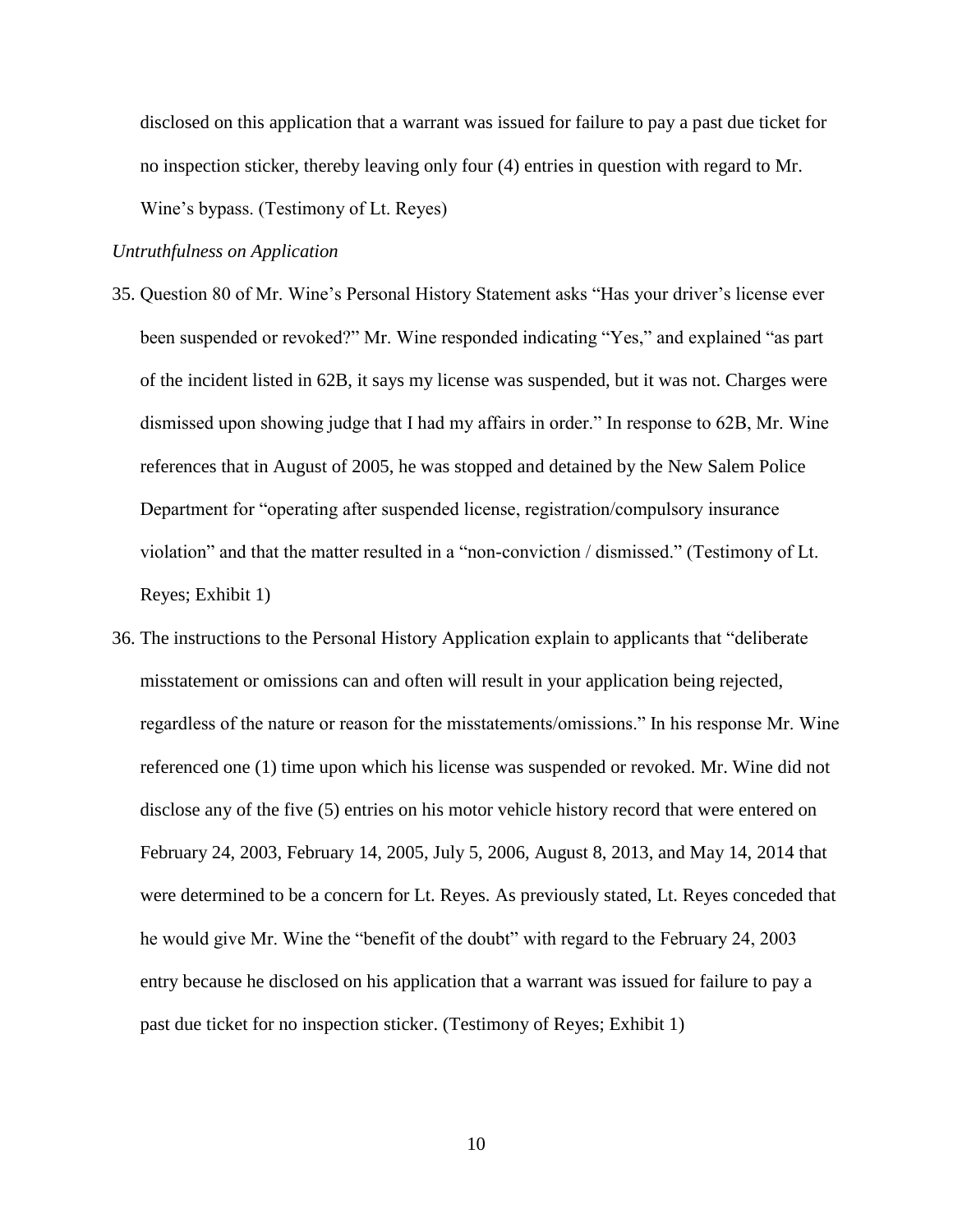- 37. Question 82 on Mr. Wine's Personal History Statement asks individuals to "List all traffic citations, excluding parking citations, you have received within the past seven years." In response to this question, Mr. Wine listed one (1) citation, writing "Failure to follow posted speed limit, July 2013 on Interstate 91, North Whately, MA." (Testimony of Lt. Reyes, Exhibit 1)
- 38. On January 6, 2014, Mr. Wine was issued a written warning citation for failure to stop for a stop sign in Holyoke and he failed to disclose this in response to Question 82 and acknowledges that it was "an oversight" on his part. (Testimony of Mr. Wine, Testimony of Lt. Reyes, Exhibit 3)
- 39. During the background investigation, Lt. Reyes reviewed IMC records and found that Mr. Wine was issued a motor vehicle citation for no inspection sticker on April 8, 2014, which was not disclosed on Mr. Wine's Personal History Statement. (Tesitmony of Lt. Reyes; Exhibit 1). This citation was actually issued to Mr. Wine's brother while he was operating a vehicle registered to Mr. Wine. Mr. Wine was later found Not Responsible. (Testimony of Mr. Wine; Exhibit 1, Exhibit 3)
- 40. Lt. Reyes conceded that the five (5) citations he believed were deliberately omitted by Mr. Wine and were referenced in the August 16, 2016 letter from the Mayor, when looking only at the past seven (7) years was more likely two citations and one (1) warning. (Testimony of Lt. Reyes, Exhibit 3, Exhibit 4)
- 41. During the background investigation process, Lt. Reyes has contacted candidates in the past to ask about discrepancies in their application. Specifically, he testified that he did inquire of a candidate who had an undisclosed license suspension. He testified that he believed the applicant was not aware that his or her license had been suspended. Lt. Reyes did not reach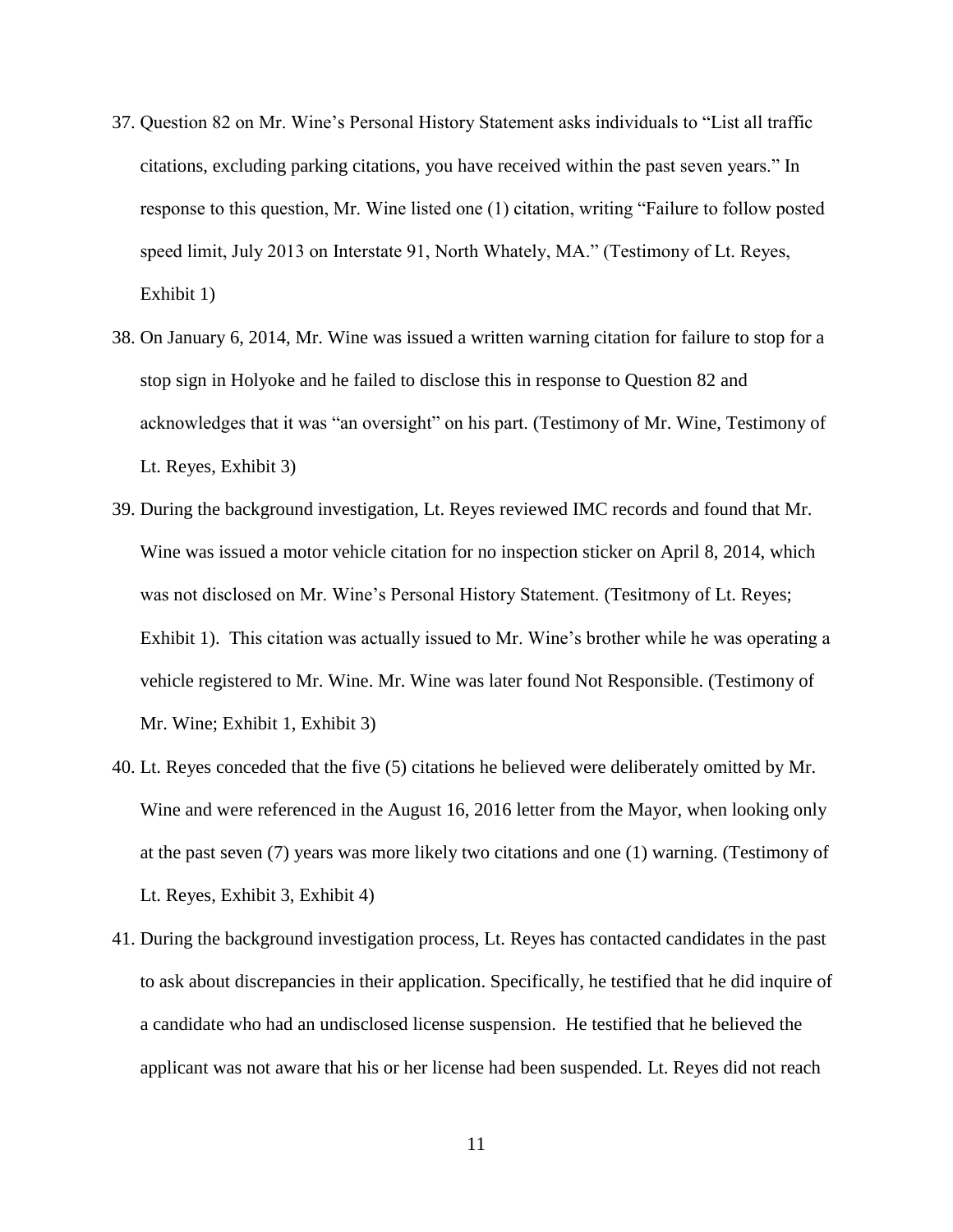out to Mr. Wine because he believed that Mr. Wine had seven (7) license suspensions and perceived this to be a deliberate omission. (Testimony of Lt. Reyes)

*Driving record issues of candidates ranked below Mr. Wine who were appointed*

- 42. The KQ reports for candidates ranked below Mr. Wine who were appointed indicate the following:
	- 1. Candidate Identifier \*KQ01721121
		- a. "LICENSE SUSPEND HOLYOKE CD" entered on 4/8/15
		- b. "REINSTATED PAYMENT DEFAULT FEE PAID" entered on 3/27/15
		- c. "SUSP PEND REIN FEE PAYMENT DEFAULT" entered on 3/27/15
		- d. "EXPIRATION PAYMENT DEFAULT RLS CHICOPEE" entered on 3/27/15
		- e. "SUSPENSION PAYMENT DEFAULT INDEFINITE" entered on 12/28/14
		- f. "ST HWAY TRAFFIC VIOL CHICOPEE R" entered on 11/18/14
		- g. "SURCHARGEABLE ACCID HOLYOKE" entered on 10/13/14
	- 2. Candidate Identifier \*KQ82876329
		- a. "SURCHARGEABLE ACCID WESTFIELD" entered on 12/5/14
		- b. "EXPIRATION BAD CHECK COR" entered on 12/17/13
		- c. "EXPIRATION BAD CHECK RLS" entered on 12/17/13
		- d. "BLOCKING BAD CHECK INDEFINITE" entered on 12/5/13
		- e. "REVOCATION BAD CHECK INDEFINITE" entered on 12/5/13
		- f. "BAD CHECK BLOCKED" entered on 12/5/13
		- g. "BAD CHECK" entered on 12/5/13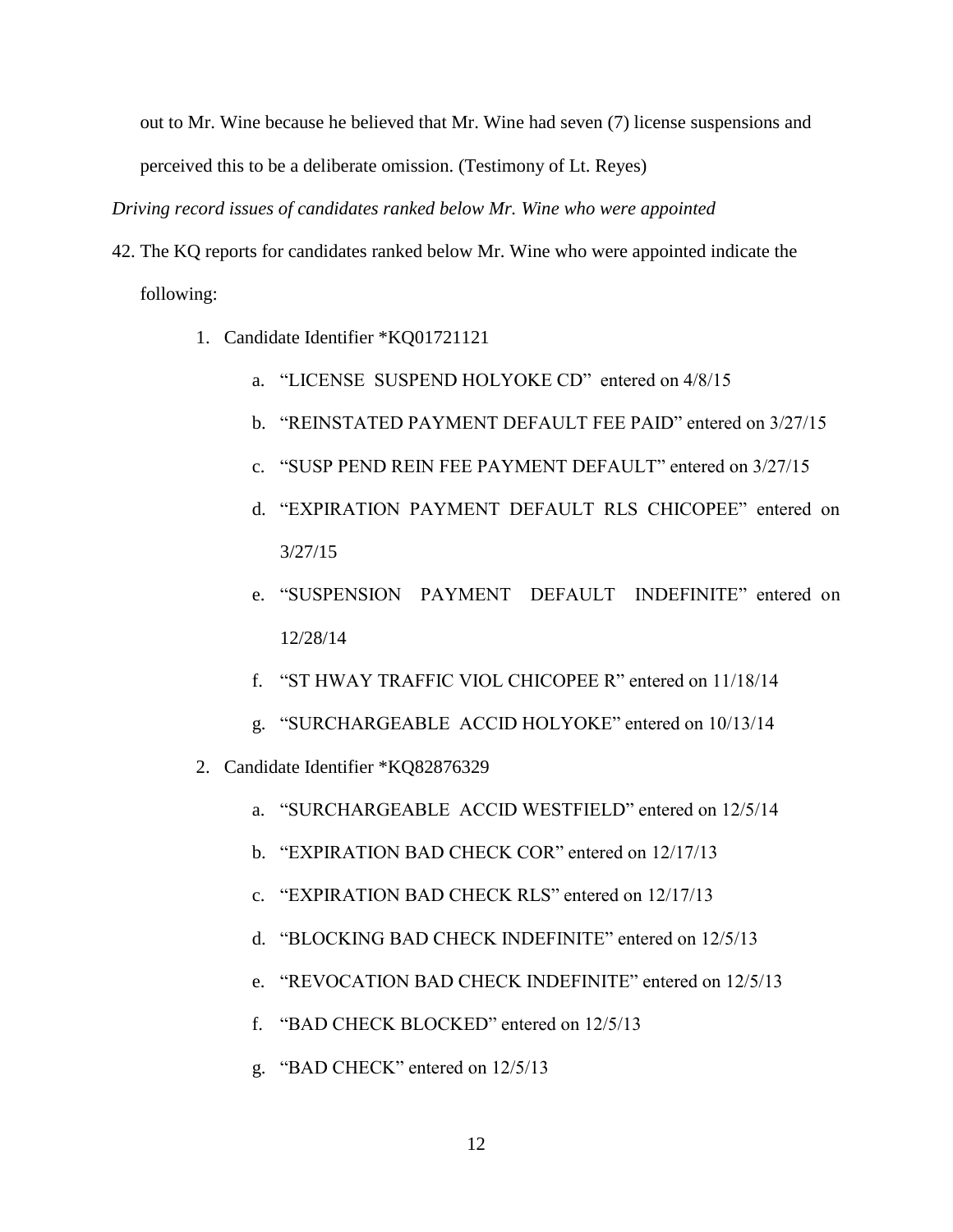- h. "IMPROPER EOUIPMENT HOLYOKE" entered on 12/4/13
- 3. Candidate Identifier \*KQ82876329
	- a. "SURCHARGE.ABLE ACCID HOLYOKE" entered on 11/25/14
	- b. "REINSTATED PAYMENT DEFAULT FEE PAID" entered on 4/10/12
	- c. "SUSP PEND REIN FEE PAYMENT DEFAULT" entered on 4/10/12
	- d. "EXPIRATION PAYMENT DEFAULT RLS HOLYOKE" entered on 4/10/12
	- e. "HEARING PAYMENT DEFAULT EXP PEND FEE" entered on 4/10/12
	- f. "SUSPENSION PAYMENT DEFAULT INDEFINITE" entered on 9/20/11
	- g. "SPEEDING HOLYOKE R" entered on 4/6/11
	- h. "TRAFFIC/ SAFETY VIOL CHARLTON R" entered on 10/7/08
	- i. "SURCHARGEABLE ACCID STURBRIDGE" entered on 10/6/08
- 4. Candidate Identifier \*KQ84138797
	- a. "NON RENEW NONRENEW INDEFINITE" entered on 3/29/12
	- b. "NONRENEW HOLYOKE" entered on 3/29/12
	- c. "NO INSPECTION STICKER HOLYOKE R" entered on 2/3/10
	- d. "NO INSPECTION STICKER SPRINGFIELD R" entered on 11/21/08
	- e. "FAILURE TO STOP HOLYOKE R" entered on 7/16/07
- 5. Candidate Identifier \*KQ95835658
	- a. "SURCHARGEABLE ACCIDENT HOLYOKE" entered on 5/17/10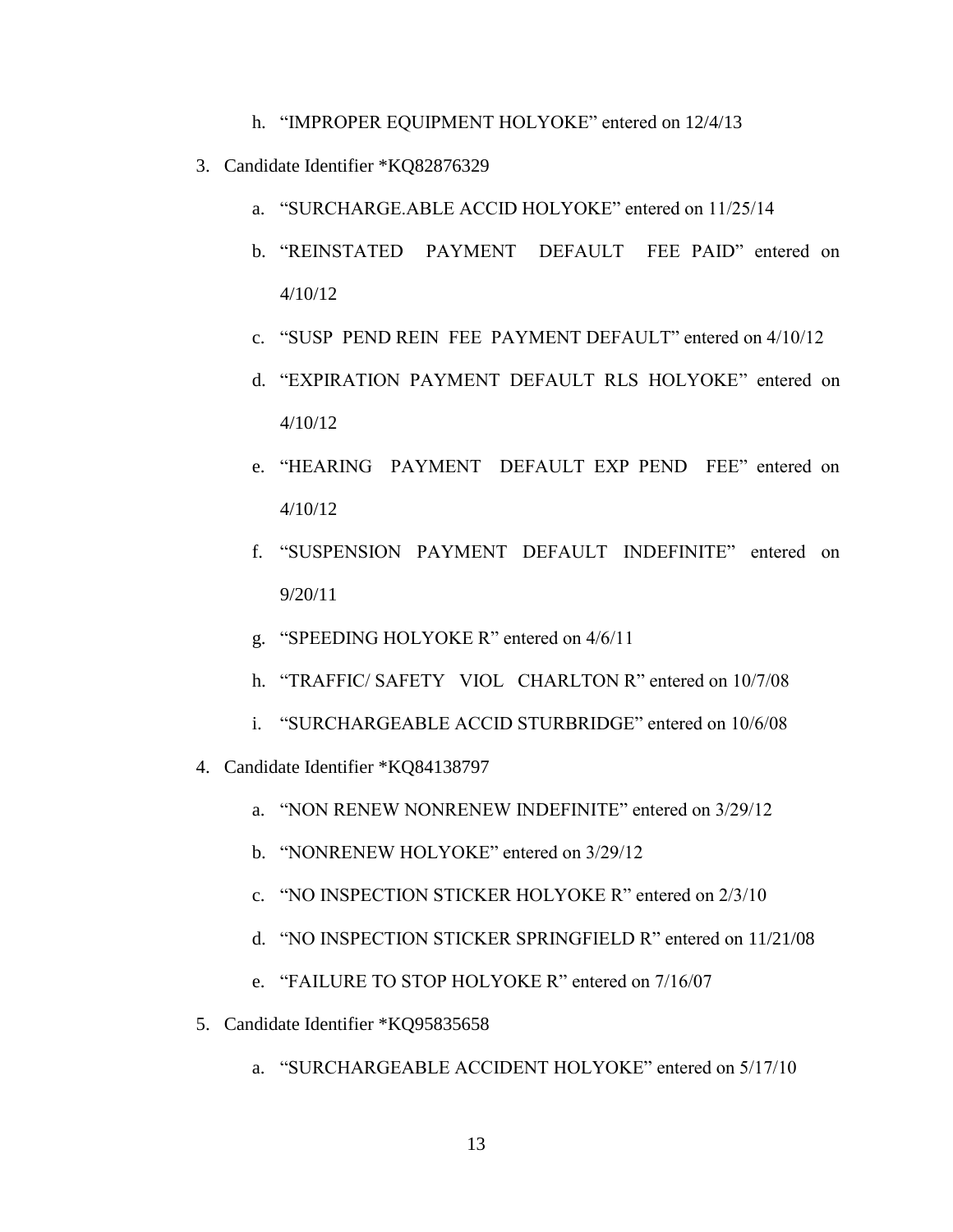- b. "FAILURE TO STOP CHICOPEE R" entered on 7/7/09
- c. "SURCHARGEABLE ACCIDENT HOLYOKE" entered on 4/27/09
- d. "SEAT BELT VIOLATION HOLYOKE R" entered on 3/24/08
- 6. Candidate Identifier \*KQ90909540
	- a. "SURCHARGEABLE ACCIDENT HOLYOKE" entered on 7/9/15
	- b. "NON RENEW NONRENEW INDEFINITE" entered on 1/8/15
	- c. "NONRENEW HOLYOKE" entered on 1/8/15
	- d. "NO INSPECTION STICKER SPRINGFIELD R" entered on 12/9/14
	- e. "IMPROPER EQUIPMENT HOLYOKE R" entered on 12/23/12

f. "NO INSPECTION STICKER SPRINGFIELD R" entered on 5/15/12 (Exhibit 10)

## *Legal Standard*

 The fundamental purpose of the civil service system is to guard against political considerations, favoritism, and bias in governmental hiring and promotion. The commission is charged with ensuring that the system operates on "[b]asic merit principles." Massachusetts Assn. of Minority Law Enforcement Officers v. Abban, 434 256 (2001), citing Cambridge v. Civil Serv. Comm'n., 43 Mass.App.Ct. 300 (1997). "Basic merit principles" means, among other things, "assuring fair treatment of all applicants and employees in all aspects of personnel administration" and protecting employees from "arbitrary and capricious actions." G.L. c. 31, section 1. Personnel decisions that are marked by political influences or objectives unrelated to merit standards or neutrally applied public policy represent appropriate occasions for the Civil Service Commission to act. Cambridge at 304.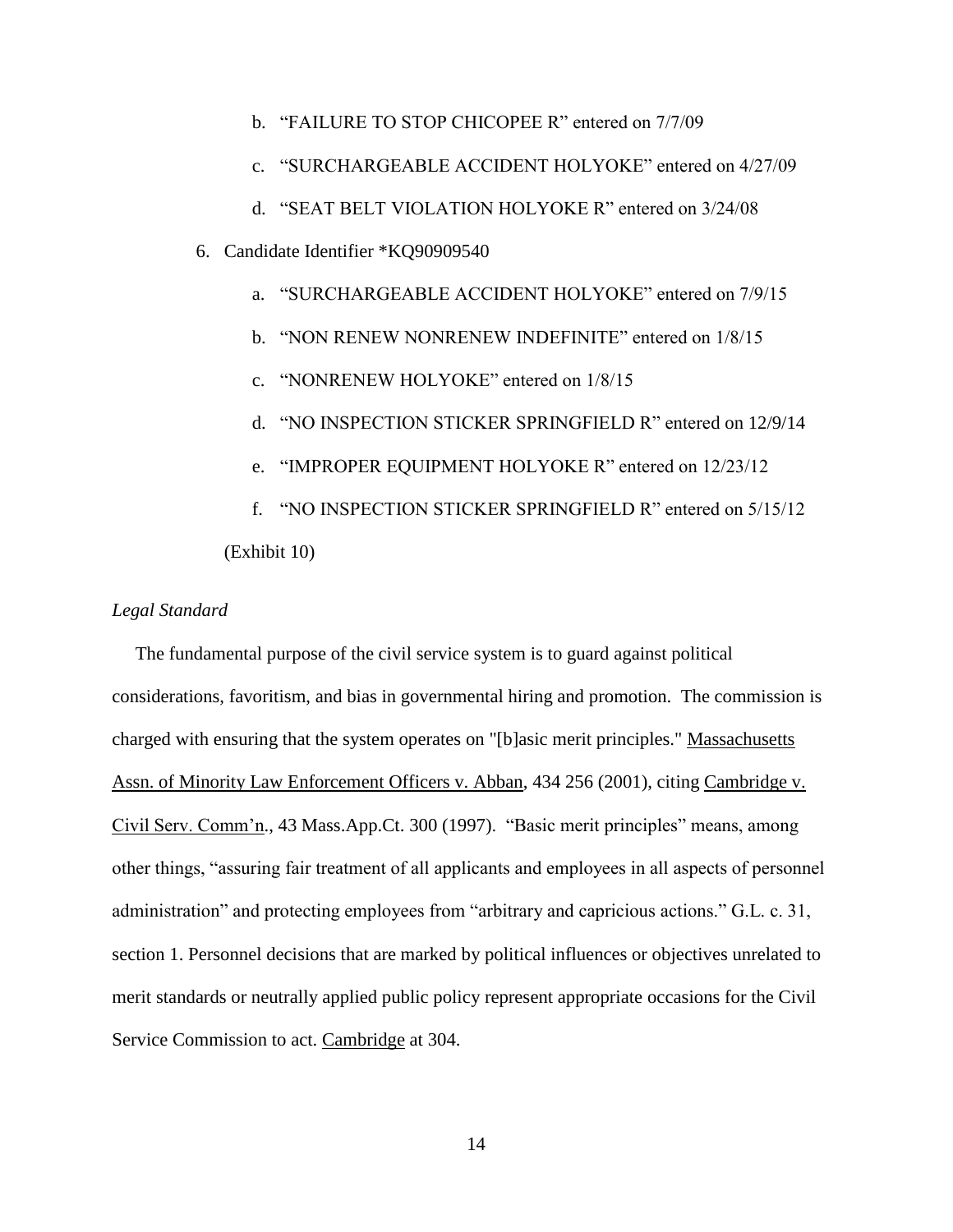The issue for the Commission is "not whether it would have acted as the appointing authority had acted, but whether, on the facts found by the commission, there was reasonable justification for the action taken by the appointing authority in the circumstances found by the commission to have existed when the Appointing Authority made its decision." Watertown v. Arria, 16 Mass.App.Ct. 331, 332 (1983). See Commissioners of Civil Service v. Municipal Ct. of Boston, 369 Mass. 84, 86 (1975); and Leominster v. Stratton, 58 Mass.App.Ct. 726, 727-728 (2003).

 The Commission's role, while important, is relatively narrow in scope: reviewing the legitimacy and reasonableness of the appointing authority's actions. City of Beverly v. Civil Service Comm'n, 78 Mass.App.Ct. 182, 189, 190-191 (2010) citing Falmouth v. Civil Serv. Comm'n, 447 Mass. 824-826 (2006) and ensuring that the appointing authority conducted an "impartial and reasonably thorough review" of the applicant. The Commission owes "substantial deference" to the appointing authority's exercise of judgment in determining whether there was "reasonable justification" shown. Beverly citing Cambridge at 305, and cases cited. "It is not for the Commission to assume the role of super appointing agency, and to revise those employment determinations with which the Commission may disagree." Town of Burlington, 60 Mass.App.Ct. 914, 915 (2004).

#### *Analysis*

 The City bypassed Mr. Wine based on a poor driving history and for being untruthful about that poor driving history. It appears that both of those conclusions were likely based on a possible mis-reading of RMV records that resulted in the City erroneously believing that Mr. Wine's license was suspended at least five (5) times. That does not appear to be the case. Therefore, the City should obtain clarification from the RMV and, as part of the next hiring cycle, reconsider Mr. Wine's application.

15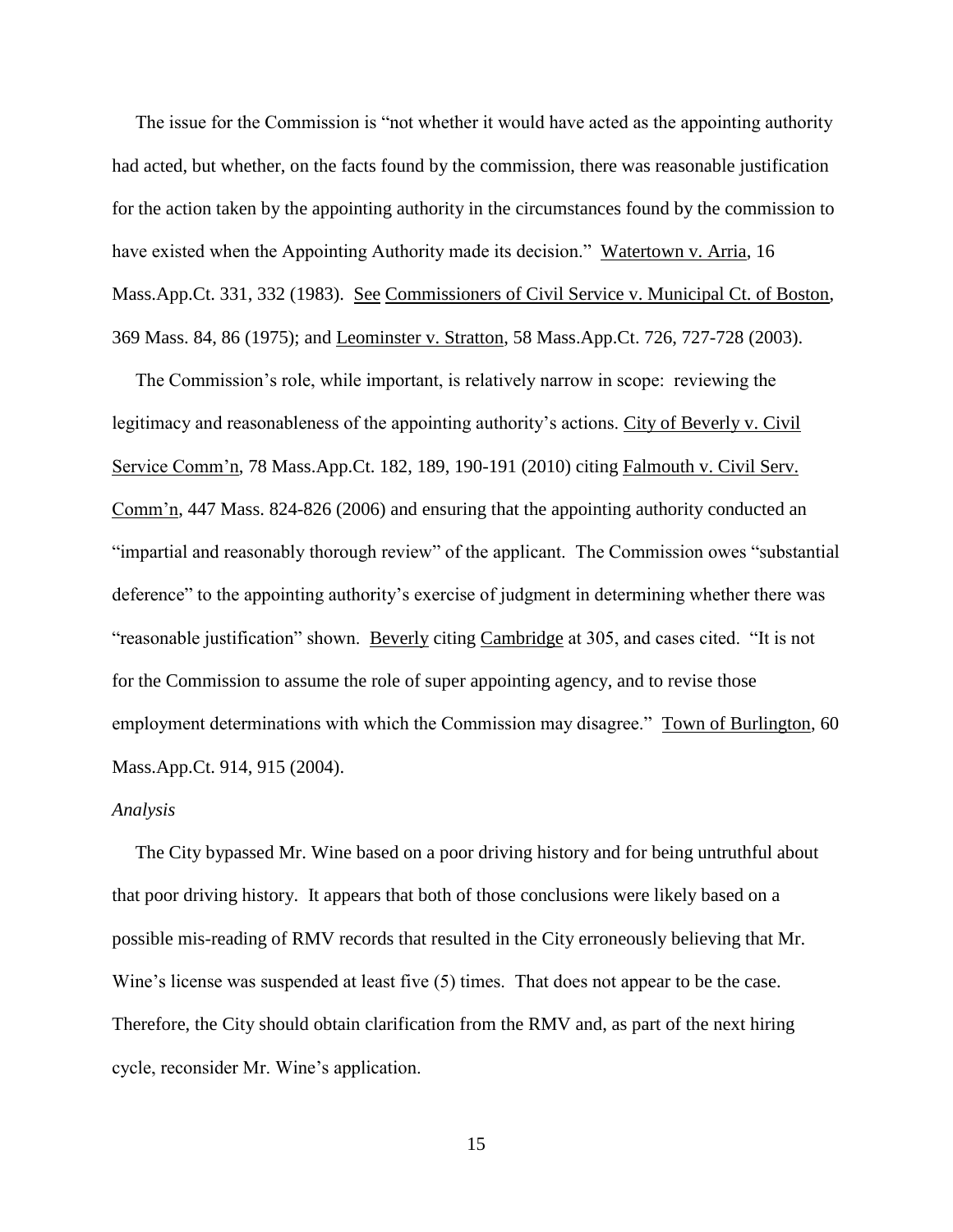The City is not limited to any specific look-back period regarding a candidate's driving history. However, it appears through the questions on their application and the Police Chief's testimony that they give more weight to a candidate's driving history within the past five (5) to seven (7) years, a reasonable timeframe that happens to be in line with provisions of the state's automobile insurance law related to safe driver credits and surcharges.

 Even looking back seven (7) years from when Mr. Wine's name first appeared on the Certification (2015), his driving record during this time period shows:

- 1. A citation for speeding, seat belt violation, and operating a vehicle without a license on September 25, 2008. This incident resulted in the Appellant being found responsible for the speeding and seatbelt violations. The operating without a license charge was dismissed;
- 2. A surchargeable accident on October 10, 2012 for which it appears that Mr. Wine was responsible;
- 3. A citation for speeding on a state high way on July 3, 2013 which was dismissed nolo proseci; and
- 4. A citation for no inspection sticker on April 8, 2014 for which Mr. Wine was found Not Responsible.

 When looking only at those events for which Mr. Wine was actually found responsible, we are left with a charge of speeding and a seatbelt violation in 2008 and a surchargeable accident in 2012. As noted in the findings, candidates ranked below Mr. Wine with similar or worse driving histories during this time period were appointed. Thus, I conclude that, standing alone, the City would not have deemed this record to be a reason for bypassing Mr. Wine.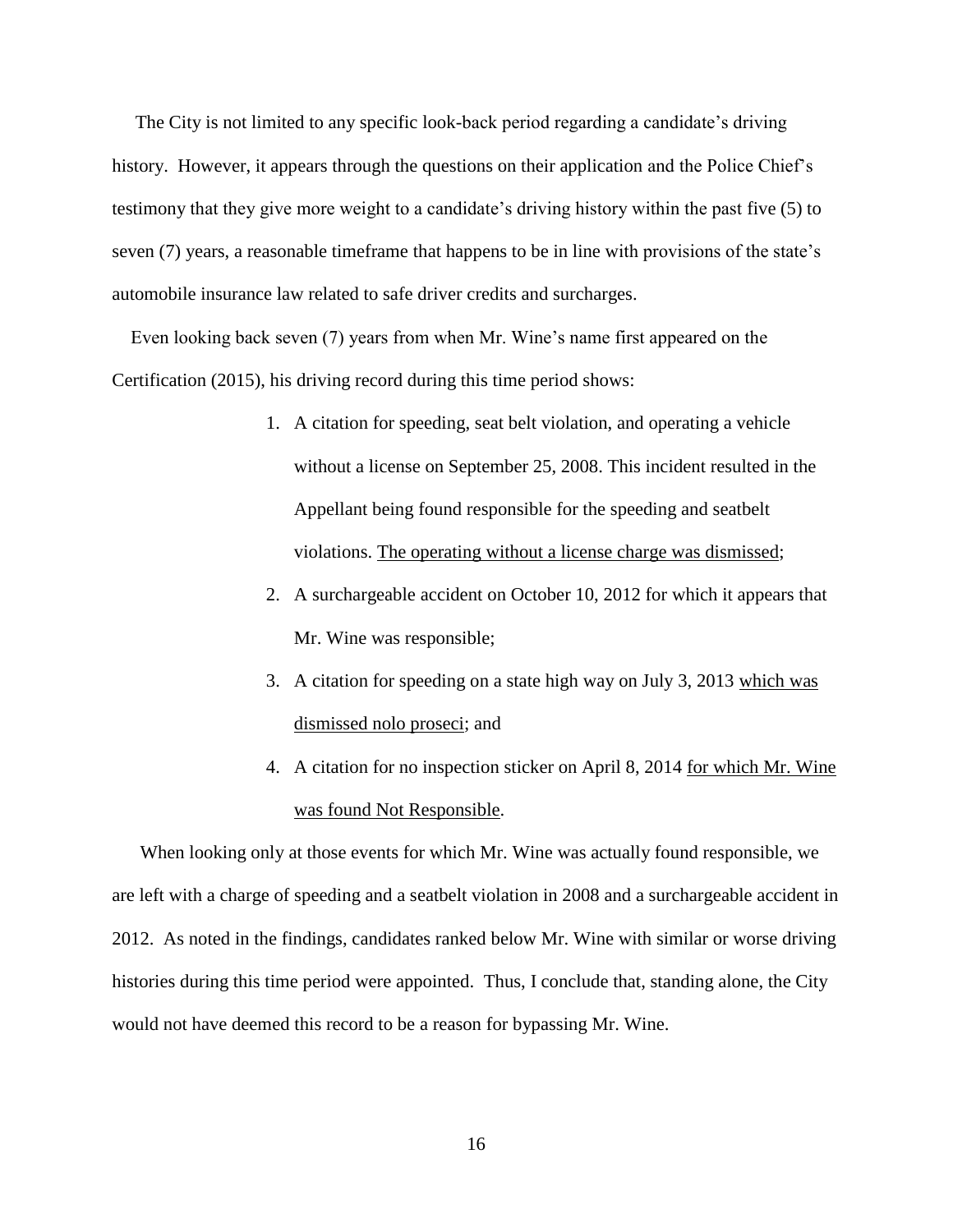That turns to the issue of alleged untruthfulness. Honesty is a required trait of any person holding the position of police officer -- or seeking to become a police officer. The criminal justice system relies on police officers to be truthful at all times and an appointing authority is justified in bypassing a candidate who does not meet this standard. See, e.g., LaChance v. Erickson, 522 U.S. 262 (1998) (lying in a disciplinary investigation alone is grounds for termination); Meaney v. Woburn, 18 MCSR 129, 133-35 (discharge upheld for police officer based, in part, on officer's consistent dishonesty and "selective memory" during departmental investigation of officer's misconduct); Pearson v. Whitman, 16 MCSR 46 (appointing authority's discharge of police officer who had a problem telling the truth upheld); Rizzo v. Town of Lexington, 21 MCSR 634 (2008) (discharge upheld based partially on officer's dishonesty regarding a use of force incident); and Desharnias v. City of Westfield, 23 MCSR 418 (2009) (discharge upheld based primarily on officer's dishonesty about a relatively minor infraction that occurred on his shift).

 The corollary to the serious consequences that flow from a finding that a police officer or applicant has violated the duty of truthfulness requires that any such charges must be carefully scrutinized so that the officer or applicant is not unreasonably disparaged for honest mistakes or good faith mutual misunderstandings. (See Morley v. Boston Police Department, 29 MCSR 456 (2016) (Based on unreliable hearsay and false assumptions, the Boston Police Department erroneously concluded that the Appellant, a federal police officer and a disabled veteran who had been deployed on active duty overseas on four occasions, was untruthful.)

 In that context, I am concerned that the likely mis-reading of RMV records by the City was the primary reason that Mr. Wine was deemed to be untruthful, without any attempt by the investigator or the interviewing team to question Mr. Wine about these alleged discrepancies. In

17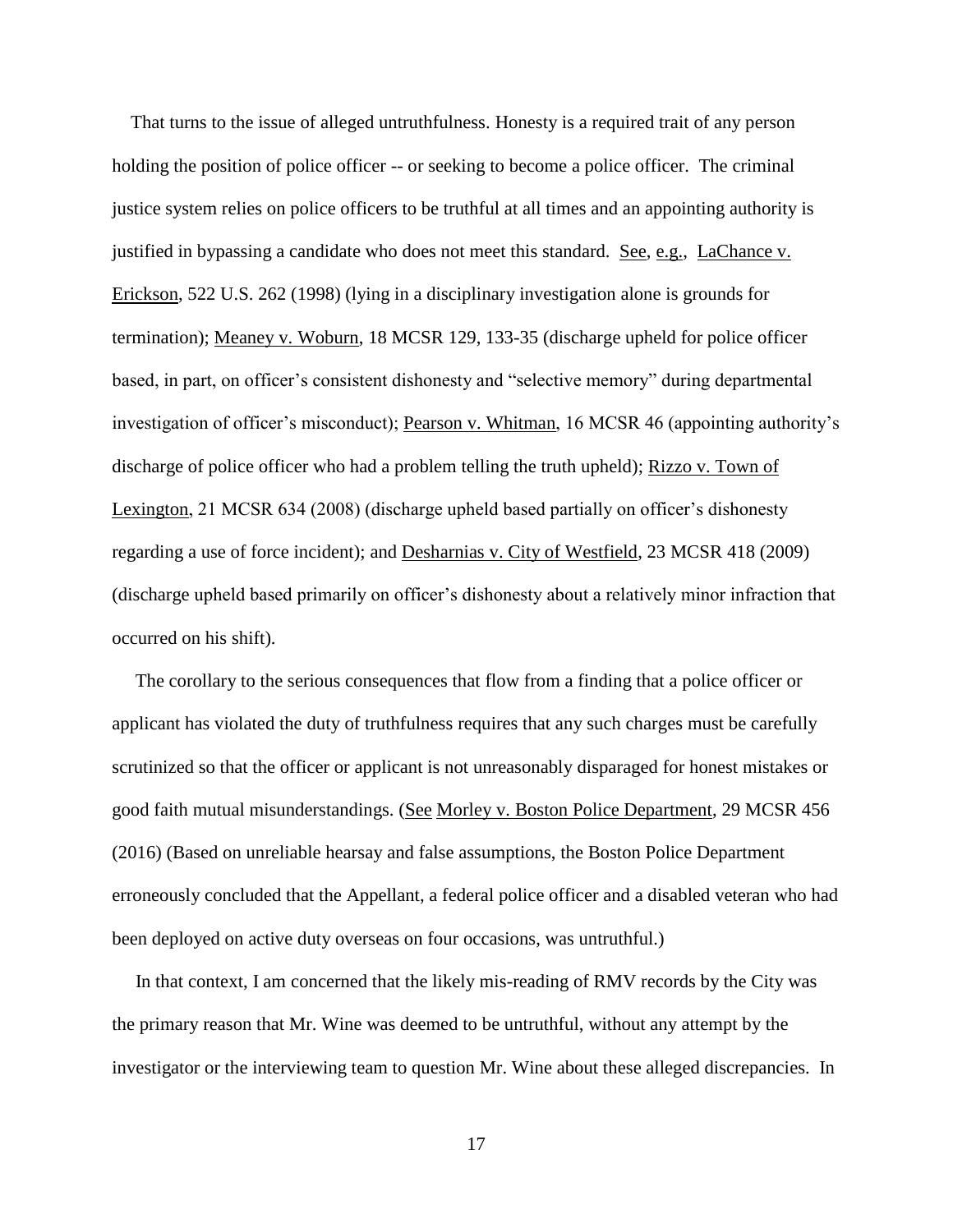short, prior to reaching a potentially career-ending conclusion of untruthfulness, an appointing authority, as part of a reasonably thorough review, should at least afford the applicant with the opportunity to address the underlying issues, either with the background investigator or the interview panel. That didn't occur here and I believe both parties (Mr. Wine and the City) would benefit from a reconsideration of his candidacy to sort these issues out. Finally, I don't believe that failing to remember a citation or warning issued several years ago, standing alone, is sufficient to establish that a candidate has been untruthful.

#### *Conclusion*

For all the above reasons, Mr. Wine's appeal under Docket No. G1-17-022 is hereby *allowed*.

Pursuant to its authority under Chapter 310 of the Acts of 1993, the Commission hereby orders

the following:

1. The state's Human Resources Division (HRD) shall place the name of Alan Wine at the top of the next Certification issued to the City of Holyoke for reserve police officer until such time as he has been appointed or bypassed.

Civil Service Commission

*/s/ Christopher Bowman* Christopher C. Bowman Chairman

By vote of the Civil Service Commission (Bowman, Chairman; Ittleman, Stein and Tivnan, Commissioners [Camuso – Absent]) on January 3, 2018.

Either party may file a motion for reconsideration within ten days of the receipt of this Commission order or decision. Under the pertinent provisions of the Code of Mass. Regulations, 801 CMR 1.01(7)(l), the motion must identify a clerical or mechanical error in this order or decision or a significant factor the Agency or the Presiding Officer may have overlooked in deciding the case. A motion for reconsideration does not toll the statutorily prescribed thirty-day time limit for seeking judicial review of this Commission order or decision.

Under the provisions of G.L c. 31, § 44, any party aggrieved by this Commission order or decision may initiate proceedings for judicial review under G.L. c. 30A, § 14 in the superior court within thirty (30) days after receipt of this order or decision. Commencement of such proceeding shall not, unless specifically ordered by the court, operate as a stay of this Commission order or decision. After initiating proceedings for judicial review in Superior Court, the plaintiff, or his / her attorney, is required to serve a copy of the summons and complaint upon the Boston office